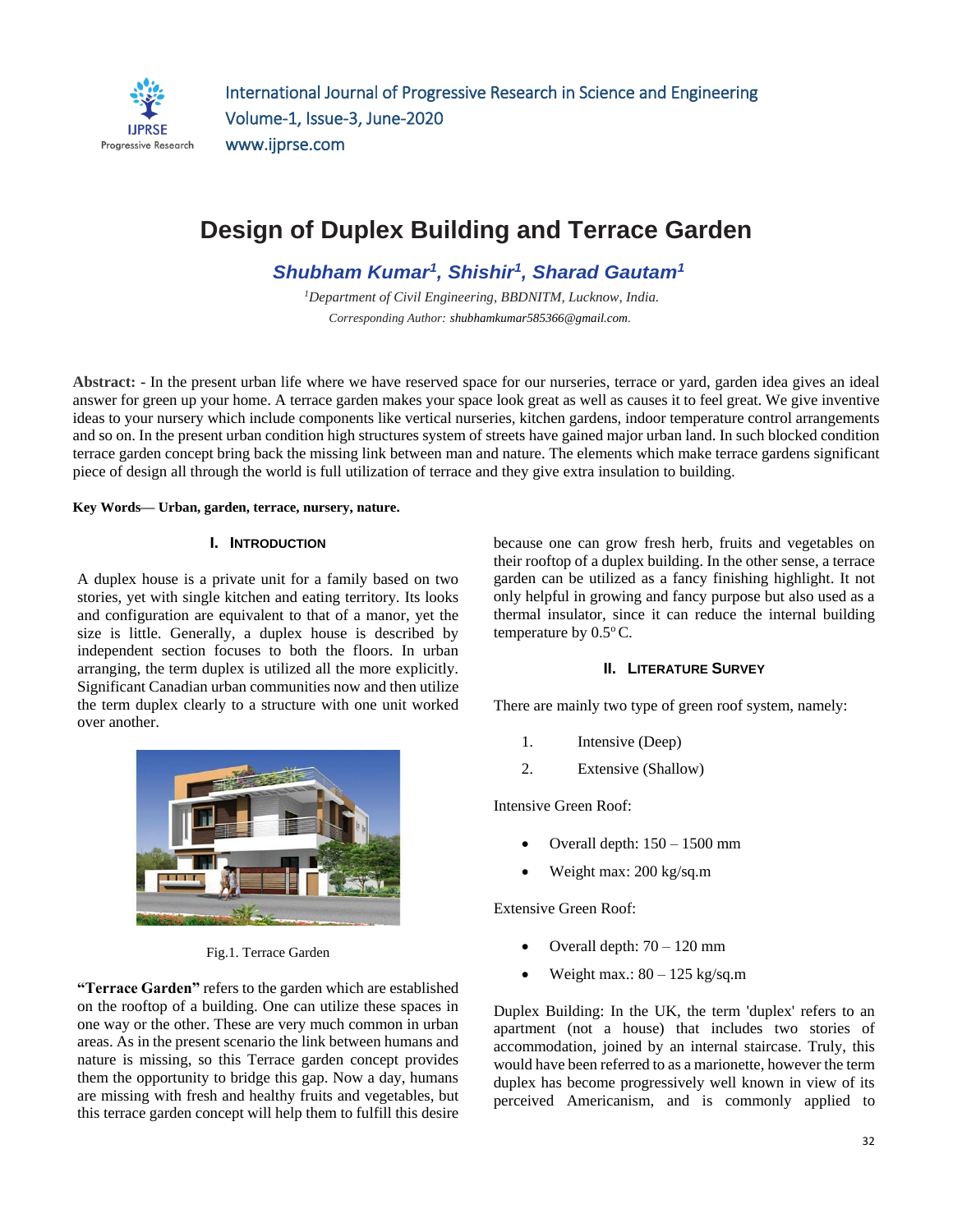

apartments with a more modern design, whereas a marionette might be more traditional.



Fig.2. Duplex Building Terrace Garden

An apartment with three stories can be referred to as a triplex. There is some dispute about whether an apartment with a mezzanine level should be referred to as a duplex. Where a duplex is on the highest floor of a tall structure, it might also be referred to as a *penthouse.* However confusingly in the USA, a 'duplex' is a dwelling comprising two apartments with separate entrances, whether the apartments are side by side, or one above the other.



Fig.3. Open-air Garden

Terrace Garden: Terrace Garden are nothing new in urban setting. In any case, today, rather than being surrounded by modern equipment and utilitarian surfaces, rooftops can offer a cooling green condition, offering a genuine relief. As a little something extra, these stylish islands additionally give storm water the executives and support cooling and warming expenses. Individuals have been planting rooftops since the beginning of recorded history.

The soonest records return to the ancient ziggurats of Mesopotamia, worked somewhere in the range of 4,000 and 600 B.C. The hanging garden of Babylon are likely the most famous ancient plantings, with landscape terraces trailing plants reaching a planted roof that was 75 feet above the ground. This living mountain in the desert was a designing wonder.

One of the primary structured scenes was a rooftop garden authorized by Pope Pius II in Pienza, Italy, in 1463. In the U.S., housetop gardens got famous in New York City during the 1890s. Indeed, that is the place Madison Square Nursery got its name. Quick forward to the late 20<sup>th</sup> century, despite the fact that rooftop gardens were planted and delighted in fundamentally as a curiosity for the well off, in the mid-1970s another framework was created in Germany. "The advancement of green rooftops started in the mid -1970s in Germany when the principal green rooftop frameworks were created and showcased for an enormous scope," says Paul Kephart, leader of Rana Rivulet, Monterey, California.

"The second enormous advance was the improvement of extensive green rooftops in the late 1980s."The objective was to make lighter and less expensive frameworks that could be applied to huge, level rooftops. The principle inspiration for extensive green rooftops was the reclamation of nature and security of the rooftop films from the components and temperature variances.

Extensive rooftops are lighter with a slenderer layer of developing medium, for example, exceptionally figured manure. "They are intended for constrained support and may just require once yearly weeding and a moderate discharge compost."

## III. **METHODOLOGY**

## *A. Design of Duplex Building:*

The primary Aim of our current examination is to analyze and design the duplex house by using the software STRUDS in order to create different detailing like, BMD, SFD, BBS, Quantities of Steel and Concrete and so on.

A large portion of the work totally dependent on programming and it is fundamental to know the details regarding this software's. List of software's used are-

- **STRUDS**
- AUTO CAD

"STRUDS'' condensed as "Basic ANALYSIS DESIGN AND DETAILING SOFTWARE'' according to IS code standards. This product performs basic examination for vertical just as even [seismic/wind] loads for RC encircled structures and performs plan according to IS standards. The motivation behind utilizing the product is that it is easy to use and has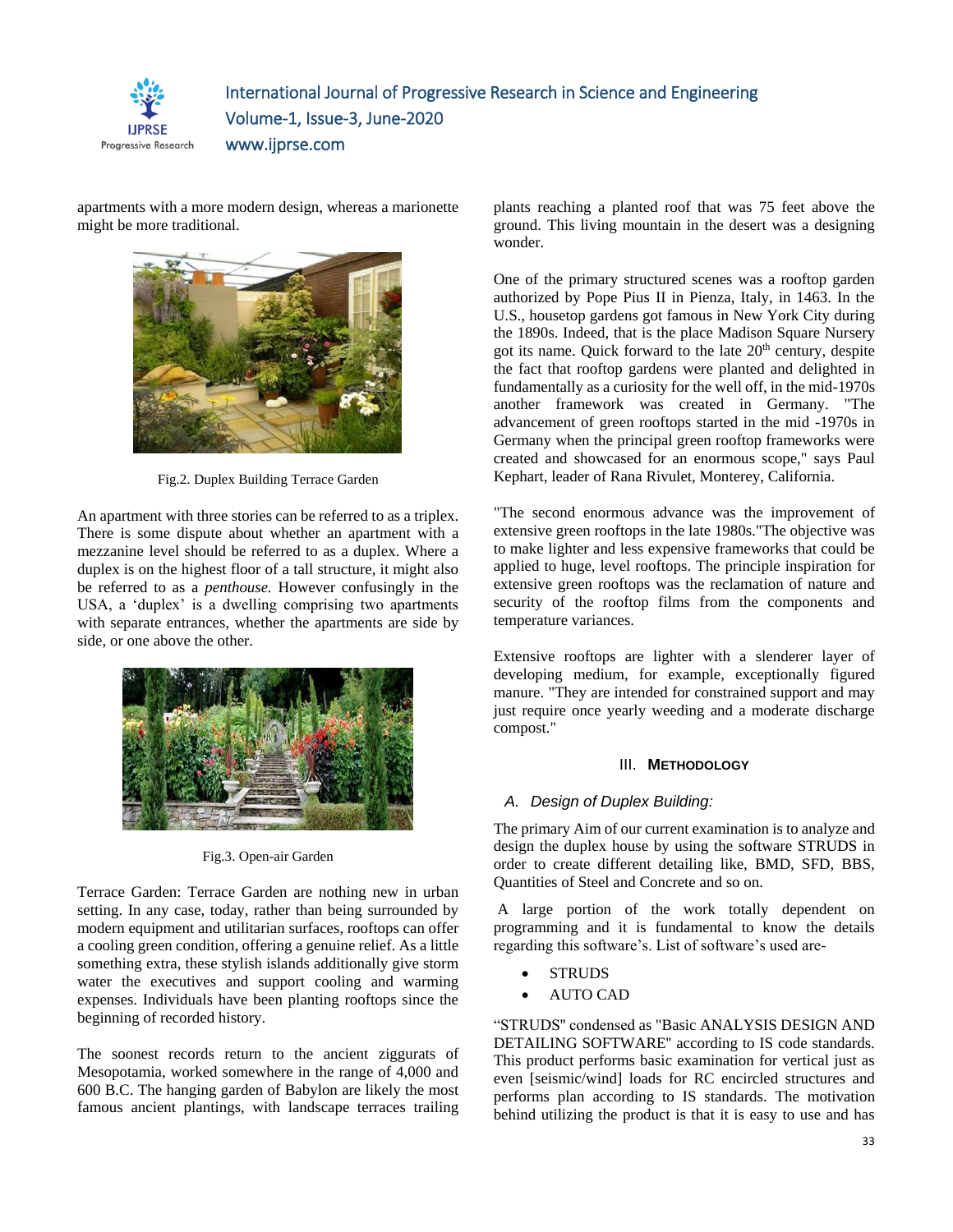

special highlights like it plans the basic segments exclusively alongside their examination and results. Another helpful component of this software is that we can see the Shear force, Bending moment, Torsion diagram at each level of the structure. This product can be utilized to convey RCC, steel structures, bridges, trusses etc., as indicated by different nation codes.

"AUTOCAD" is a powerful software which is used for drawing different layouts, details, plans, elevation, sections etc. It is very useful software for civil engineer since it can be used to show the reinforcement details and design details of a staircase



Fig.4. The Design Layout of Duplex building

Terrace garden development should be possible by three techniques:

First strategy is to make a holder garden on terrace, second one is to make a lot of of raised beds to grow plants, either made of concrete or wooden. The last and third strategy is to make your entire terrace, a vegetation ground like a regular garden.

This educative article depends on this third strategy: It has five layered structure; you'll see underneath in step by step guide.

### *Step1: Waterproofing Layer*

Terrace must be waterproofed, in case you're developing plants on it, regardless of whether you will develop plants on holders, raised beds or on the rooftop itself, terrace waterproofing is must in order to protect the roof from leaking.

#### *Step2: Insulation Layer*

Protection layer makes a terrace garden impervious to dampness and temperature fluctuation and gives it adequate mechanical quality. It is made mostly of XPS extruded polystyrene sheets, PIR panels or polyurethane foam.

*Step3: Drainage Layer* 

Drainage layer on the terrace garden is utilized to rapidly release the water from the vegetation layer into the waste framework, just as to gather excess water.

## Step4: *Geotextile Layer*

Geotextile texture layer is used as a medium to separate drainage layer and plants developing in soil. It prevents deposition of soil and other fine particles that obstructs the drainage system. It also maintains the moisture level.



Fig.5. Graphical Representation of step-step Layers

## *Step5: The vegetation Layer*

Vegetation layer implies the growing media layer, the surface where you'll develop plants and greenery. Growing media should be provided with good air circulation and moisture content. As soil preparation is done as per the plants growing in them, it should be more fertile and slightly acidic.

## **IV. CONCLUSION**

As the world is going towards the exhaustion of natural resources and the loss of forest/garden region because of urbanization, there is a desperate need of terrace gardens. Because of the population blast with a house for each resident in the nation, all the open regions are consumed by solid structures. This has made the biological unevenness, which can make huge damage to our people in the future.

At the point when we can't withdraw from using open spaces on the ground for the development of structures and different utilities, at that point at any rate the open spaces available over these structures can be used for plantations and gardens to minimize the ecological imbalance. There are numerous advantages of these terrace gardens, for example, waste recycling, environmental advantages, energy conservation, water conservation, decorative enhancement of building, occupant's health benefits and attracting birds and insects.